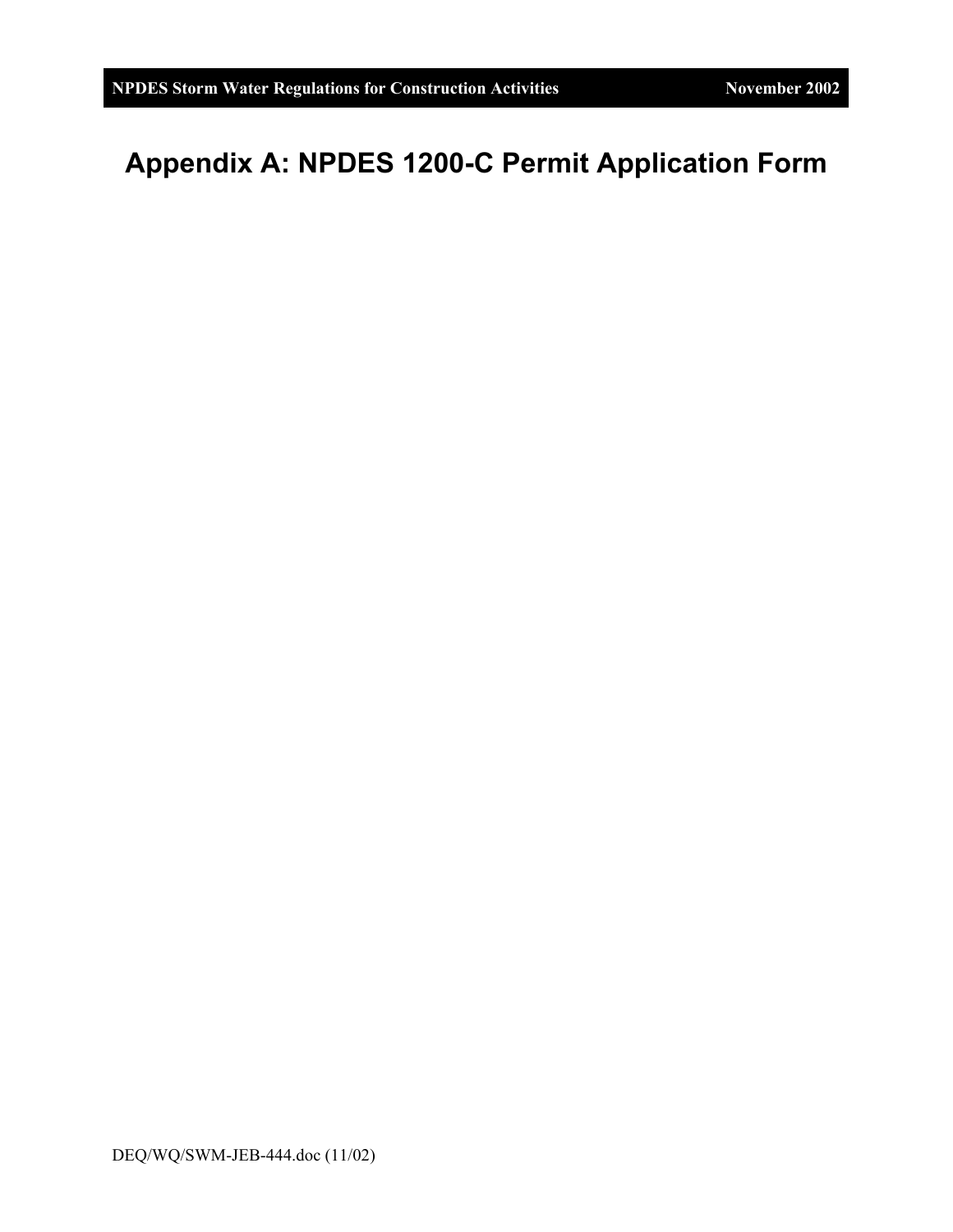

| ण⊑प                 |                                                                                                                                                                                                                                                                                                                                                                                                                                                                                                                                                                                                                                                                                                                                                      |
|---------------------|------------------------------------------------------------------------------------------------------------------------------------------------------------------------------------------------------------------------------------------------------------------------------------------------------------------------------------------------------------------------------------------------------------------------------------------------------------------------------------------------------------------------------------------------------------------------------------------------------------------------------------------------------------------------------------------------------------------------------------------------------|
|                     | Please answer all questions. An incomplete application will not be processed.<br>If the information requested is not applicable or not yet available, please indicate as such.                                                                                                                                                                                                                                                                                                                                                                                                                                                                                                                                                                       |
| A1                  | A. REFERENCE INFORMATION<br>Enter the legal name of the applicant. Permit coverage will be issued to this entity. This is the person, business,<br>public organization, or other entity responsible for assuring that erosion and sediment controls are in place and in<br>working order through the life of the project. This must be the legal Oregon name (i.e., Acme Products, Inc.) or the<br>legal representative of the company if it operates under an assumed business name (i.e., John Smith, dba Acme<br>Products). The name must be a legal, active name registered with the Oregon Department of Commerce, Corporation<br>Division in Salem at 503-378-4752 or http://www.filinginoregon.com, unless otherwise exempted by their rules. |
|                     | To streamline administration and provide continuous permit coverage, the permit may be transferred from one party to<br>another. For example, if a contractor feels that they will not be able to get a permit before the projected start date, the<br>developer may apply for a permit and then transfer the permit over to the contractor. The transfer fee is \$60. Transfer<br>forms are available from DEQ or at http://www.deq.state.or.us/wq/wqpermit/PmtTfrAppl.pdf.                                                                                                                                                                                                                                                                         |
| A2–4                | Complete as indicated.                                                                                                                                                                                                                                                                                                                                                                                                                                                                                                                                                                                                                                                                                                                               |
| A <sub>5</sub>      | Enter invoicing information for annual compliance determination fee billing purposes if different from the Applicant in<br>A1 (e.g., "Invoice To: Business Office - Accounts Payable").                                                                                                                                                                                                                                                                                                                                                                                                                                                                                                                                                              |
| $B1-4$              | <b>B. PROJECT SITE INFORMATION</b><br>Complete as indicated.                                                                                                                                                                                                                                                                                                                                                                                                                                                                                                                                                                                                                                                                                         |
| B <sub>5</sub>      | Enter the latitude and longitude of the approximate center of the facility or site in degrees/minutes/seconds. Latitude<br>and longitude can be obtained from DEQ's location finder web site at http://deq12.deq.state.or.us/website/findloc/ or<br>from United States Geological Survey (USGS) quadrangle topographic maps by calling toll-free at 1-888-ASK-USGS<br>(1-888-275-8747). For obtaining latitude and longitude from USGS maps, instructions may be obtained from DEQ's<br>web site at http://www.deq.state.or.us/wq/wqpermit/LatLongInstr.pdf.                                                                                                                                                                                         |
| <b>B6-7</b>         | Complete as indicated.                                                                                                                                                                                                                                                                                                                                                                                                                                                                                                                                                                                                                                                                                                                               |
| B <sub>8</sub>      | Complete as indicated. If storm water will discharge to municipally owned storm sewer, authorization from the<br>municipality must accompany this application. This authorization may be in the form of a preliminary approval letter<br>from the city or county. The authorization does not have to be addressed directly to DEQ. It may be a preliminary review<br>document developed by the city or county indicating that the project is approved in concept.                                                                                                                                                                                                                                                                                    |
| C <sub>1</sub>      | <b>C. EROSION AND SEDIMENT CONTROL PLAN</b><br>Complete as indicated. A detailed Erosion and Sediment Control Plan must be approved by DEQ before any activities<br>may begin. Instructions on how to complete a plan may be found in DEQ's guidance document NPDES Storm Water<br>Regulations for Construction Projects or at<br>http://www.deq.state.or.us/wq/wqpermit/genpermits/npdes1200c/Gen1200CGuidance.pdf                                                                                                                                                                                                                                                                                                                                  |
|                     | The plan must be submitted to DEQ at least thirty days before beginning any activities. Plan approval by DEQ will be in<br>writing or by default (no response from DEQ thirty days after submitting plan). DEQ's agents may follow a different<br>schedule.                                                                                                                                                                                                                                                                                                                                                                                                                                                                                          |
| C <sub>2</sub>      | Complete as indicated.                                                                                                                                                                                                                                                                                                                                                                                                                                                                                                                                                                                                                                                                                                                               |
|                     | D. LAND USE COMPATIBILITY STATEMENT<br>A Land Use Compatibility Statement (LUCS) must be signed by local planning department. If there are any conditions placed on<br>the land use approval, the findings must be included. The LUCS form may be obtained from DEQ, found at<br>http://www.deq.state.or.us/pubs/permithandbook/generallucs.pdf.                                                                                                                                                                                                                                                                                                                                                                                                     |
| <b>E. SIGNATURE</b> | The legally authorized representative must sign the application. Please see the application form for more information.                                                                                                                                                                                                                                                                                                                                                                                                                                                                                                                                                                                                                               |
|                     | FEE AND APPLICATION SUBMITTAL                                                                                                                                                                                                                                                                                                                                                                                                                                                                                                                                                                                                                                                                                                                        |

The permit application fee total is **\$670**. The permittee will also be billed an annual compliance fee of \$330 in June for every year the permit is in effect. Please see the next page and the application form for the location to submit your fee and application.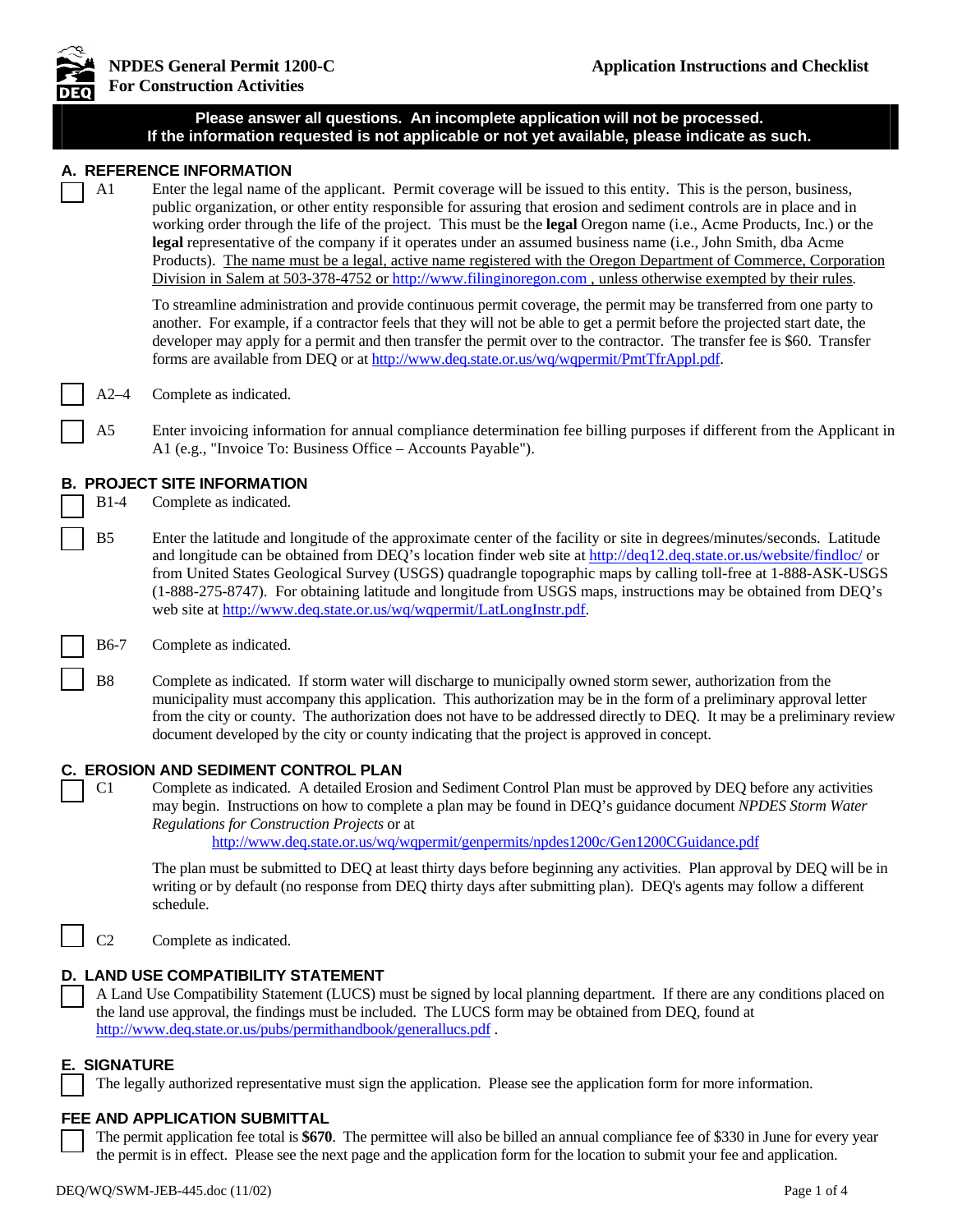## **DEQ MAIN REGIONAL OFFICES**

If you have any questions, please contact the Water Quality Permit Coordinator in the DEQ regional office responsible for your county.

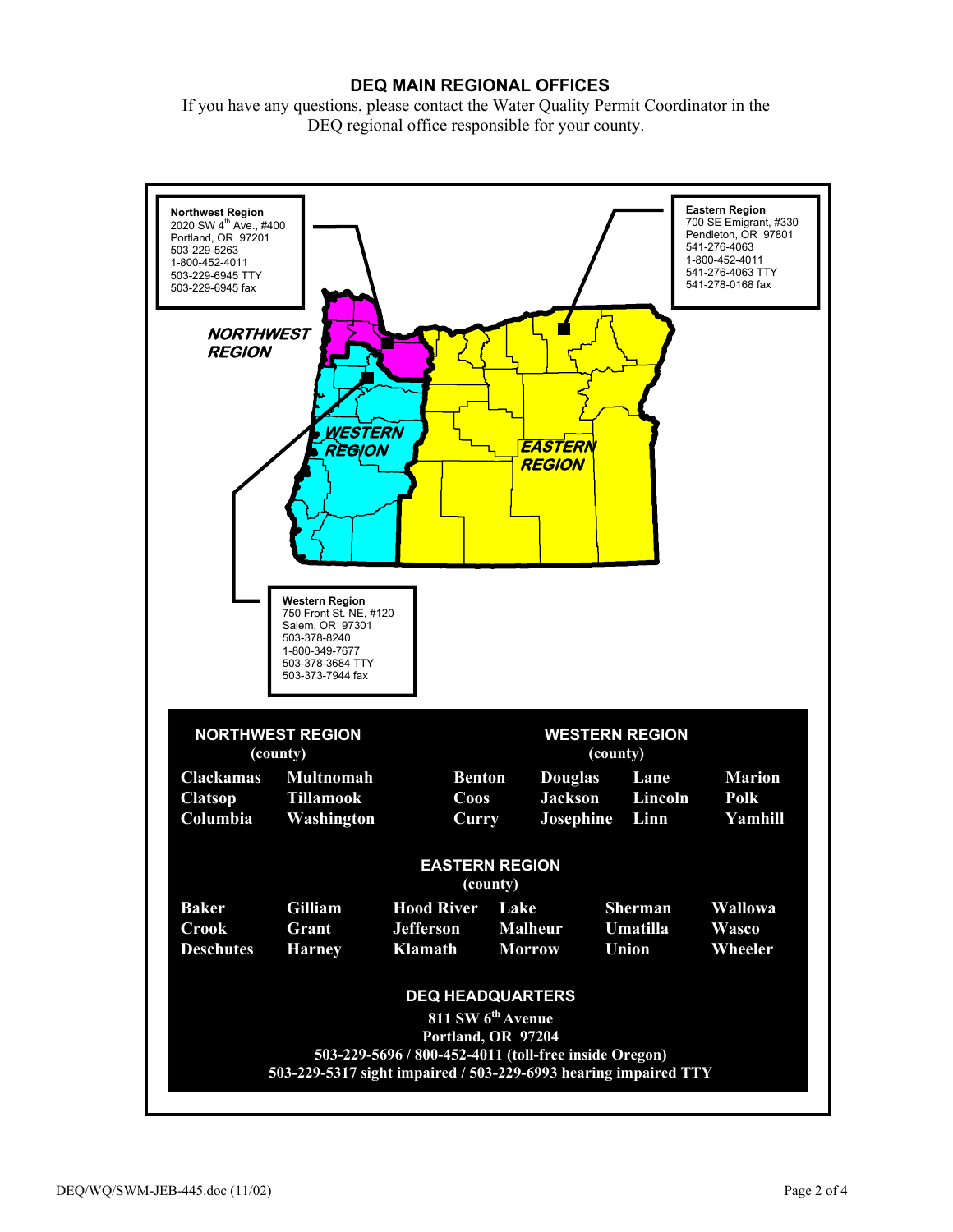| <b>DEQ USE ONLY</b>                                                                                                                                                                                                            |                      | <b>APPLICATION FOR</b>                                                                                                                  | <b>DEQ USE ONLY</b>                                                                                                                                                                                                            |  |  |
|--------------------------------------------------------------------------------------------------------------------------------------------------------------------------------------------------------------------------------|----------------------|-----------------------------------------------------------------------------------------------------------------------------------------|--------------------------------------------------------------------------------------------------------------------------------------------------------------------------------------------------------------------------------|--|--|
| Application #:                                                                                                                                                                                                                 |                      | <b>NEW NPDES GENERAL PERMIT 1200-C</b>                                                                                                  | Received: <b>Example</b> 2014                                                                                                                                                                                                  |  |  |
| File $#$ :                                                                                                                                                                                                                     |                      |                                                                                                                                         | Amount Received: Amount 2014                                                                                                                                                                                                   |  |  |
| Mail ID $\#2/\#9$ :                                                                                                                                                                                                            |                      |                                                                                                                                         | Check #:                                                                                                                                                                                                                       |  |  |
| LLID/RM:                                                                                                                                                                                                                       |                      |                                                                                                                                         | Deposit $#$ :                                                                                                                                                                                                                  |  |  |
| ACD Fee Paid: The Second Second Second Second Second Second Second Second Second Second Second Second Second Second Second Second Second Second Second Second Second Second Second Second Second Second Second Second Second S |                      | <b>Oregon Department of Environmental Quality</b>                                                                                       | $\square$ IND $\square$ DOM $\square$ UIC:                                                                                                                                                                                     |  |  |
| DOC Conf.:                                                                                                                                                                                                                     |                      | For construction activities, including clearing, grading, and<br>excavation, that disturb 5 or more acres of land, or will disturb 5 or | Notes: and the state of the state of the state of the state of the state of the state of the state of the state of the state of the state of the state of the state of the state of the state of the state of the state of the |  |  |
| Notes:                                                                                                                                                                                                                         |                      | more acres over time as part of a common plan of development.                                                                           |                                                                                                                                                                                                                                |  |  |
|                                                                                                                                                                                                                                |                      | (For 1 or more acres of disturbance starting 12/01/2002)                                                                                |                                                                                                                                                                                                                                |  |  |
|                                                                                                                                                                                                                                |                      | A. REFERENCE INFORMATION                                                                                                                |                                                                                                                                                                                                                                |  |  |
|                                                                                                                                                                                                                                |                      |                                                                                                                                         |                                                                                                                                                                                                                                |  |  |
| Applicant (Owner, Developer, or General Contractor)                                                                                                                                                                            |                      | $\overline{2}$ .                                                                                                                        |                                                                                                                                                                                                                                |  |  |
|                                                                                                                                                                                                                                |                      | Owner (if different from applicant)                                                                                                     |                                                                                                                                                                                                                                |  |  |
| <b>Contact Name</b>                                                                                                                                                                                                            |                      |                                                                                                                                         | <b>Contact Name</b>                                                                                                                                                                                                            |  |  |
|                                                                                                                                                                                                                                |                      |                                                                                                                                         |                                                                                                                                                                                                                                |  |  |
|                                                                                                                                                                                                                                |                      |                                                                                                                                         |                                                                                                                                                                                                                                |  |  |
| Address                                                                                                                                                                                                                        |                      |                                                                                                                                         | Address                                                                                                                                                                                                                        |  |  |
|                                                                                                                                                                                                                                |                      |                                                                                                                                         |                                                                                                                                                                                                                                |  |  |
| City                                                                                                                                                                                                                           | <b>State</b><br>Zip  | City                                                                                                                                    | <b>State</b><br>Zip                                                                                                                                                                                                            |  |  |
|                                                                                                                                                                                                                                |                      |                                                                                                                                         |                                                                                                                                                                                                                                |  |  |
| Telephone                                                                                                                                                                                                                      | E-Mail Address       | Telephone                                                                                                                               | E-Mail Address                                                                                                                                                                                                                 |  |  |
|                                                                                                                                                                                                                                |                      |                                                                                                                                         |                                                                                                                                                                                                                                |  |  |
| 3.<br>Architect/Engineering Firm                                                                                                                                                                                               |                      | 4                                                                                                                                       | Applicant's Designated Erosion and Sediment Control Inspector                                                                                                                                                                  |  |  |
|                                                                                                                                                                                                                                |                      |                                                                                                                                         |                                                                                                                                                                                                                                |  |  |
|                                                                                                                                                                                                                                |                      |                                                                                                                                         | <b>Contact Name</b>                                                                                                                                                                                                            |  |  |
| Project Manager                                                                                                                                                                                                                |                      |                                                                                                                                         |                                                                                                                                                                                                                                |  |  |
|                                                                                                                                                                                                                                |                      |                                                                                                                                         |                                                                                                                                                                                                                                |  |  |
| Address                                                                                                                                                                                                                        |                      |                                                                                                                                         | Address                                                                                                                                                                                                                        |  |  |
|                                                                                                                                                                                                                                |                      |                                                                                                                                         |                                                                                                                                                                                                                                |  |  |
| City                                                                                                                                                                                                                           | <b>State</b><br>Zip  | City                                                                                                                                    | State<br>Zip                                                                                                                                                                                                                   |  |  |
|                                                                                                                                                                                                                                |                      |                                                                                                                                         |                                                                                                                                                                                                                                |  |  |
| Telephone                                                                                                                                                                                                                      | E-Mail Address       | Telephone                                                                                                                               | <b>E-Mail Address</b>                                                                                                                                                                                                          |  |  |
|                                                                                                                                                                                                                                |                      |                                                                                                                                         |                                                                                                                                                                                                                                |  |  |
| 5. Invoice to:                                                                                                                                                                                                                 |                      |                                                                                                                                         | $\text{Telephone} \#:\_$                                                                                                                                                                                                       |  |  |
| Billing Address:                                                                                                                                                                                                               |                      |                                                                                                                                         | City, State, Zip Code:                                                                                                                                                                                                         |  |  |
|                                                                                                                                                                                                                                |                      | <b>B. PROJECT INFORMATION</b>                                                                                                           |                                                                                                                                                                                                                                |  |  |
|                                                                                                                                                                                                                                |                      |                                                                                                                                         |                                                                                                                                                                                                                                |  |  |
| 1. Name of Project:                                                                                                                                                                                                            |                      |                                                                                                                                         | 2. Proposed Start Date:                                                                                                                                                                                                        |  |  |
|                                                                                                                                                                                                                                |                      |                                                                                                                                         |                                                                                                                                                                                                                                |  |  |
| 3. General Property Description                                                                                                                                                                                                |                      | 4. Legal Description                                                                                                                    |                                                                                                                                                                                                                                |  |  |
| Street Address:                                                                                                                                                                                                                |                      |                                                                                                                                         | Tax Lot No.:                                                                                                                                                                                                                   |  |  |
| Cross Street:                                                                                                                                                                                                                  |                      |                                                                                                                                         | Section: Township Range                                                                                                                                                                                                        |  |  |
|                                                                                                                                                                                                                                | $\mathsf{Zip Code:}$ |                                                                                                                                         |                                                                                                                                                                                                                                |  |  |
|                                                                                                                                                                                                                                |                      |                                                                                                                                         | Site Size (acres):                                                                                                                                                                                                             |  |  |
| County:                                                                                                                                                                                                                        |                      |                                                                                                                                         | Disturbed Area (acres): 2008. [2016]                                                                                                                                                                                           |  |  |